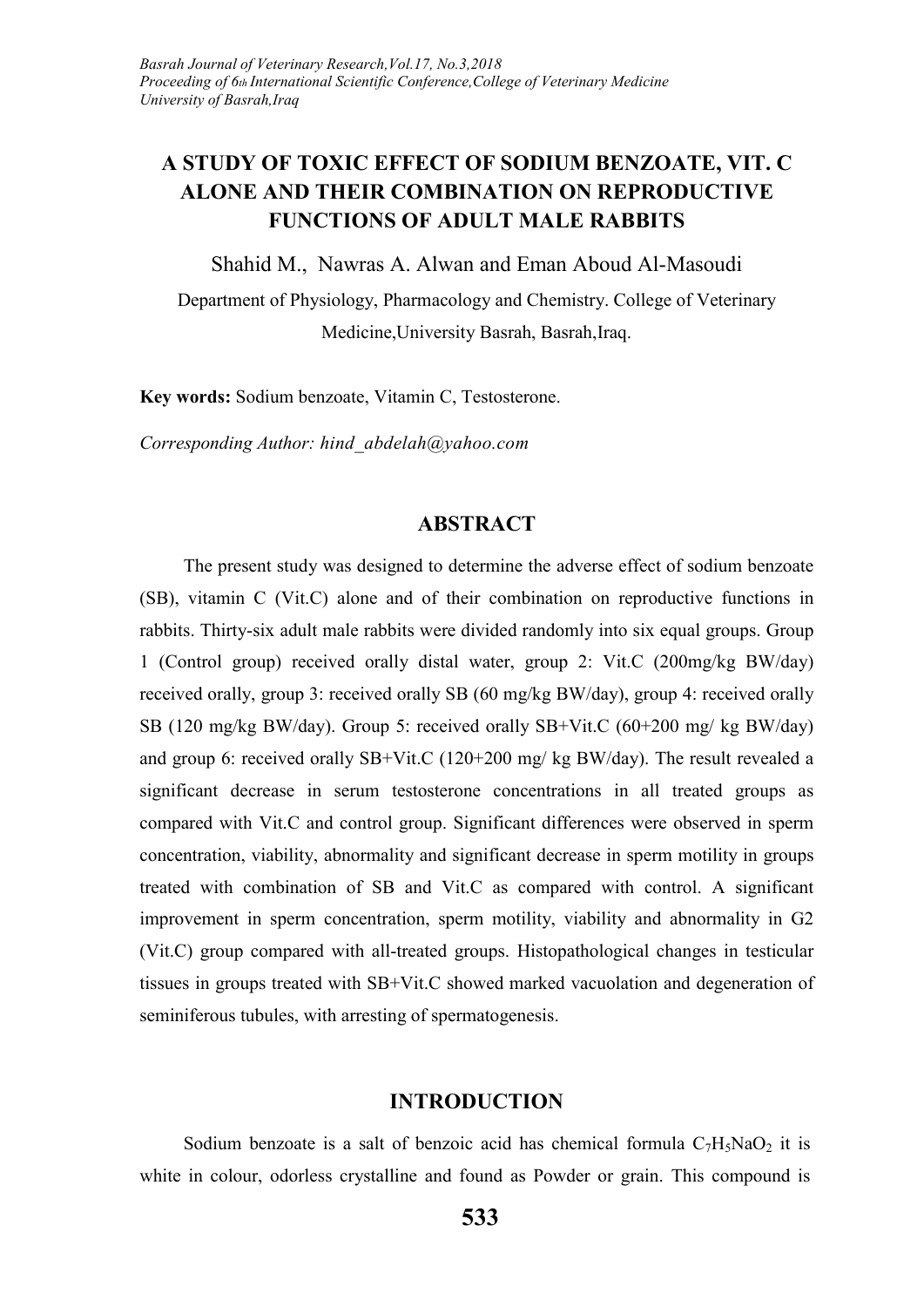easily dissolved in water and hardly dissolved in ethanol. Its molecular weight is 114.11 Its solubility is enhanced by increasing water temperature. Its harmlessness was confirmed first in 1909 by the department of agriculture in America, during three separate investigations (1& 2).

Sodium benzoate is regarded as preservative, food additive, and it has the E number E211, It is bacteriostatic and fungi static under acidic conditions. This compound has been reported to cause detrimental adverse effect in the body, when is indirectly consumed by the human population as food additives (3). In the United States, benzoic acid and sodium benzoate are on the Food and Drug Administration (FDA) list of substances that are generally recognized as safe (GRAS). Both may be used as antimicrobial agents, flavor in agents and as adjuvant with a current maximum level of 0.1% in food. The FDA did not determine whether significantly different conditions of use would be GRAS.

Ascorbic acid (Vit.C) is considered as a potent antioxidant, which eliminates reactive oxygen and nitrogen. Vit.C helps some of our most important body systems. It helps the immune system to fight the foreign invaders and carcinogenic cells. Vit.C also supports the cardiovascular system by facilitating fat metabolism and protecting tissues from free radical damage, it assists the nervous system by converting certain amino acids into neurotransmitters. In addition to its antioxidant functions, As it is a water –soluble antioxidant, vitamin C is a unique position to "Scavenge" aqueous peroxyl radicals before these destructive substances have a chance to damage the lipids. It works along with vitamin E, a fat-soluble antioxidant and the enzyme glutathione peroxides to stop free radical chain reactions (4, 5 and 6) .

#### **MATERIALS AND METHODS**

**Animals and housing:** Thirty sixty adult male rabbits were used in this study. All rabbits were weighed about (205.00 $\pm$ 19.00). They were kept in animal house under constant environmental condition for 2 weeks to acclimatiz before that beginning of the experiment. Food and drinking water were provided *ad libitum* throughout the experiment.

**Experimental Design:** adult male rabbits were divided randomly into six equal groups as follows: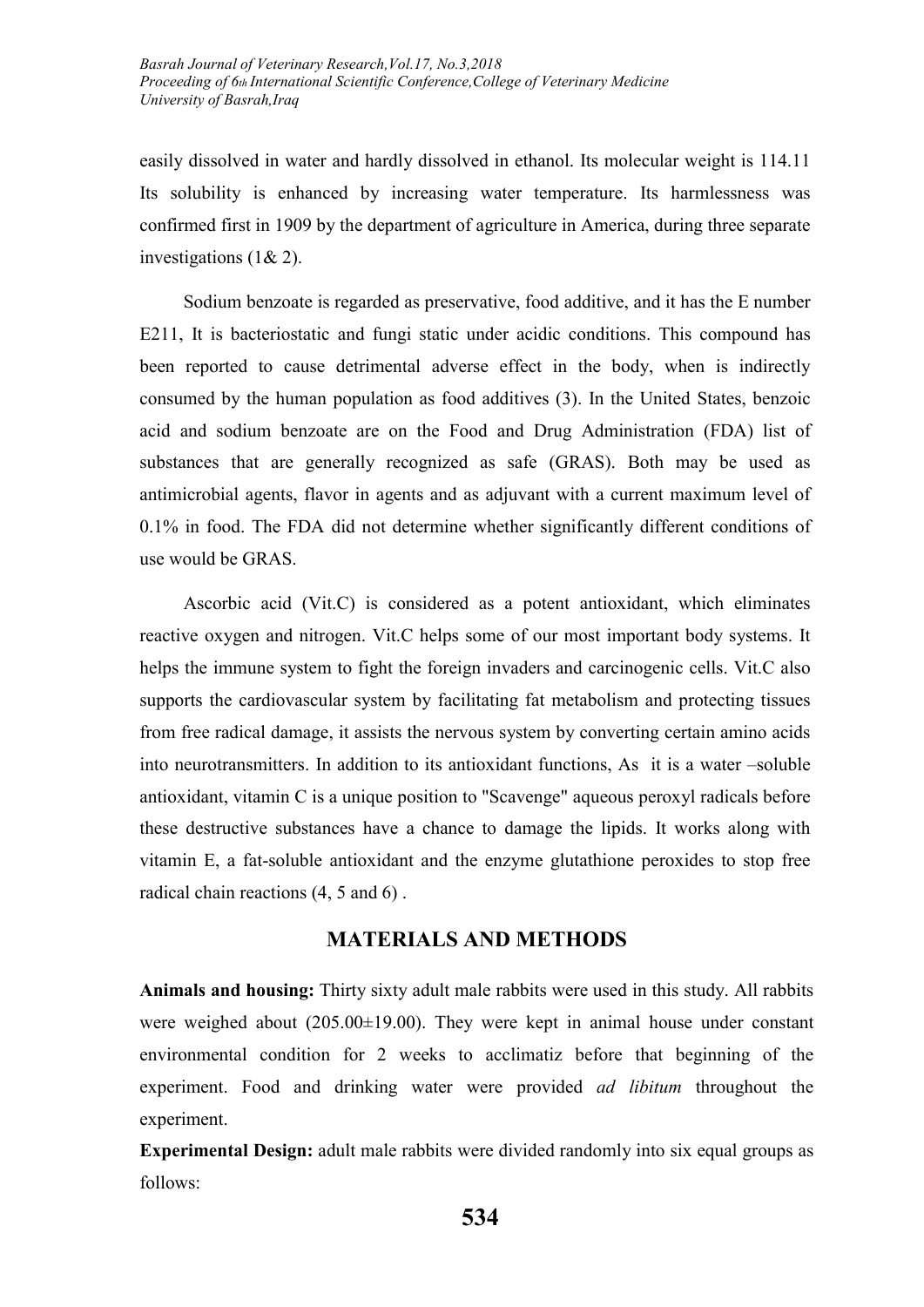**Group 1 (control):** six adult male rabbits orally administered distilled water (4 ml/animal) by gavage daily for 30 days.

**Group 2:** six adult male rabbits were orally administered Vit.C ٢00 mg/kg BW) (6) dissolved in 4 ml distilled water by gavage daily for 30 days.

**Group 3:** six adult male rabbits were orally administered sodium benzoate (60 mg/Kg BW) (7) dissolved in 4 ml distilled water by gavage daily for 30 days.

**Group 4:** six adult male rabbits were orally administered sodium benzoate (120 mg/Kg BW) (7) dissolved in 4 ml distilled water by gavage daily for 30 days.

**Group 5:** six adult male rabbits were orally administered sodium benzoate (60 mg/Kg BW) combination with Vit.C ( $\frac{100 \text{ mg}}{kg}$  BW) dissolved in 4 ml distilled water by gavage daily for 30 days.

**Group 6:** six adult male rabbits were orally administered sodium benzoate (120 mg/Kg) BW) combination with Vit.C ( $\frac{100 \text{ mg}}{kg}$  BW) dissolved in 4 ml distilled water by gavage daily for 30 days.

#### **Epididymal sperm concentration:**

The sperms were counted according to the method of Robb *et al*. (8) by using Neubauer hemocytometer chamber which uses for RBC and WBC count.

#### **Procedure**

- 1- The epididymis were put in a Petri dish contained 5 ml of 0.9 % normal saline.
- 2- The epididymis was cut into  $6 10$  pieces by using sharp scalple.
- 3- The suspension resulted from the previous step was filtered by a clean piece of gauze into a test tube.
- 4- One drop from the filtrate was dropped on the Neubauer chamber which covered previously with cover slid.
- 5- The sperms found on the five squares that use for counting the  $RBC<sub>S</sub>$  by using the objective lens (40 X).
- 6- The sperms were calculated in one  $mm<sup>3</sup>$  as follows

Sperms/cm =  $n*$  X 10000  $*$ n = number of sperm in 5 squires.

#### **Sperm motility percentage**: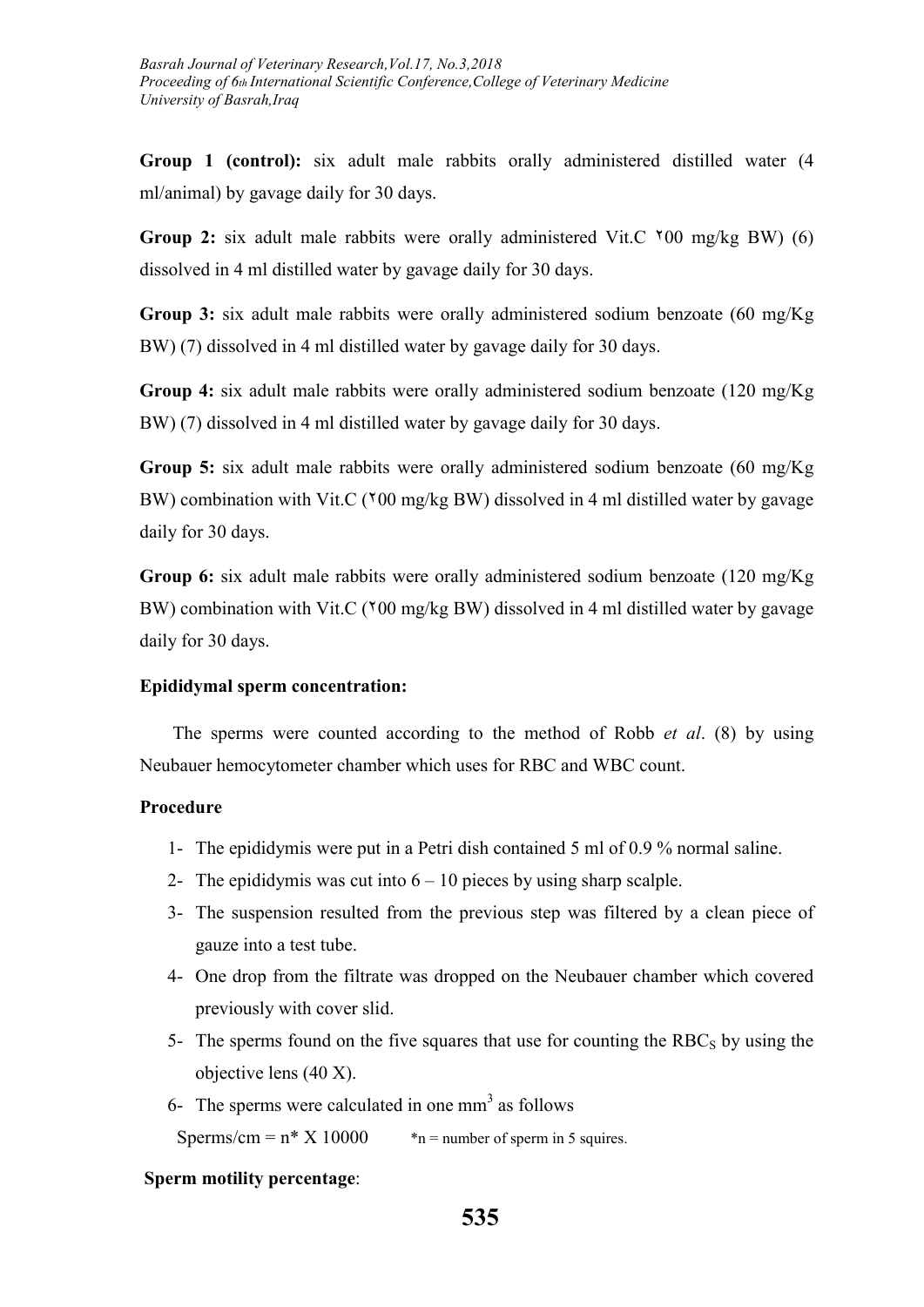The individual motility of epididymal sperms was measured depending upon the graduation basis that was suggested by Chemineau *et al*. (9) as follows:

1- Drop of diluted epididymal sperm was dropped into a warm, clean slide at 37°C and covered with cover slide. 2- Sperm were examined under microscope using 40X power.

Depending upon the progressive, forward sperm's movement , the strength and speed of their motion are converted into the percentage.

**Table (1): The percentage sperm's movement and the strength and speed of their motion (9):**

| <b>Type of motion</b>                                             | <b>Degree</b>  | Percentage |
|-------------------------------------------------------------------|----------------|------------|
| Sperms move rapidly and straightly.                               | 5              | $90 - 100$ |
| Sperms are rapid, move fast and some of them move<br>in a circle. | $\overline{4}$ | $75 - 85$  |
|                                                                   |                |            |
| Sperms go on a straight slope, without a shivering<br>motion.     | 3              | $45 - 65$  |
| Simple irregular shivering motion, some of them move.             | 2              | $20 - 40$  |
| Movement is very slow, sperms shiver with swinging<br>tail.       |                | 10         |
| No movement.                                                      | $\Omega$       | $\Omega$   |

#### **Sperm abnormality:**

The percentage of abnormal spermatozoa were counted in the same slide that used for measurement of the viability of epididymal sperm using account 200 sperms under a light microscope using 100X power (10).

- 1. Diluted semen was dropped into a warm, clean slide.
- 2. Warm eosin nigrosine stain was dropped on the semen and mixed together carefully by use of a glass rod. A smear was done by using a clean slide which was put angularly on the semen slide and was dragged horizontally.
- 3. The slide was left to dry.
- 4. The slide was examined under the light microscope using 40X power. Live sperms appeared in white color and the dead sperms appeared in red color. Live sperms appeared in white color and the dead sperms appeared in red color.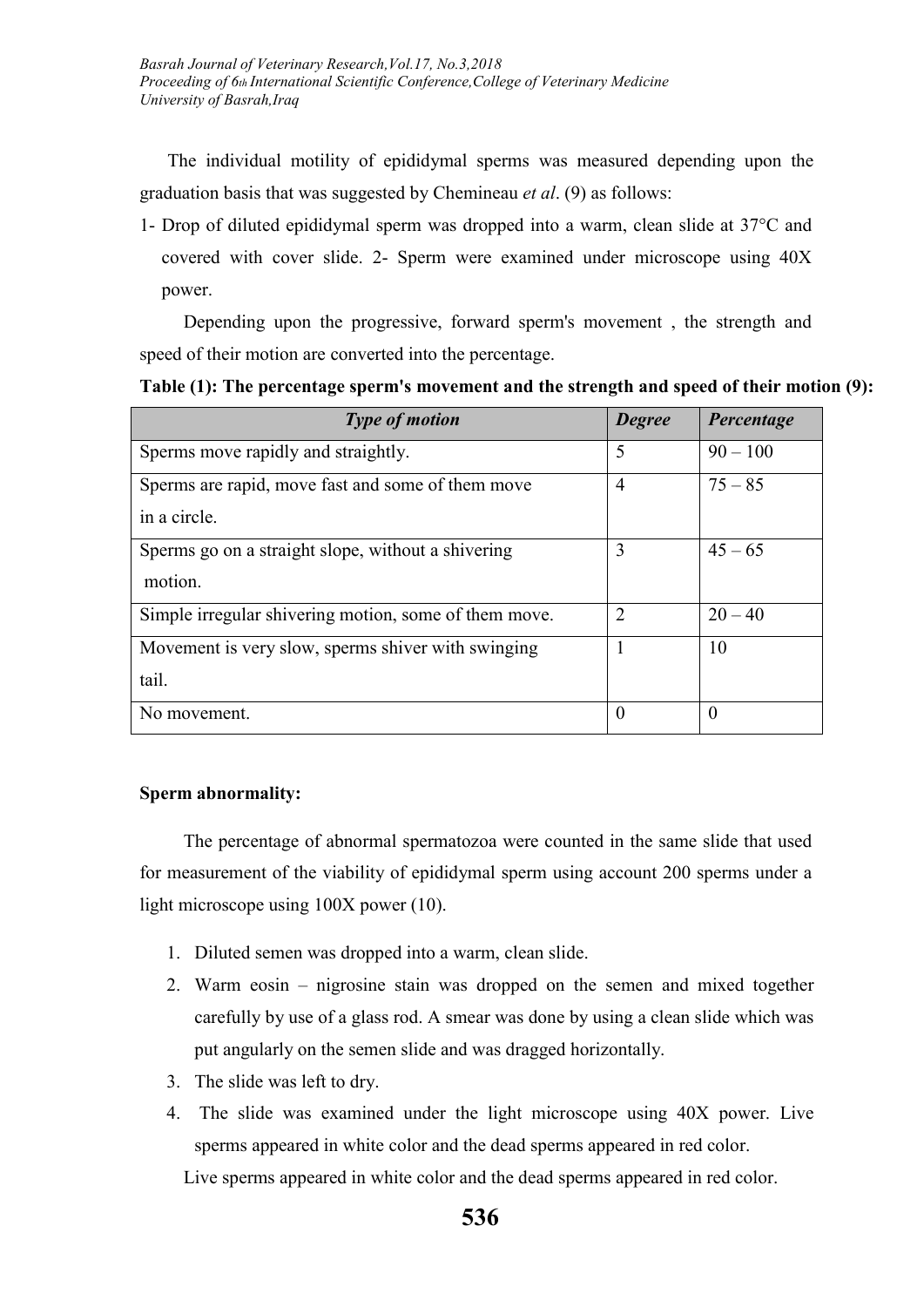**Biochemical Measurements:** the biochemical measurement was done on the serum after separation by using special enzymatic kits as follow:

**Testosterone ELISA Kit:** The quantitative determination of total testosterone concentration in serum or plasma by a microplate enzyme immunoassay (11).

### **RESULTS**

Effect of SB, Vit.C alone and of their combination on serum testosterone concentration of the treated adult male rabbits showed in table (2) after 30 days of treatment, the results appeared that there is significant decrease  $(P<0.05)$  of sperm concentration, viability of sperm and sperm motility in all groups except group 2 while the more significant decrease was in the G5 and G6 as compared with control group and other groups. While the abnormality of the sperm appeared to be increased in all groups but the most significantly (p<0.05) increase in G5 and G6 (those with combination of SB. and Vit.C) as compared with other groups. Regarding the level of serum testosterone the results revealed that, there was significant decrease ( $p<0.05$ ) in G5 and G6 as compared with other groups.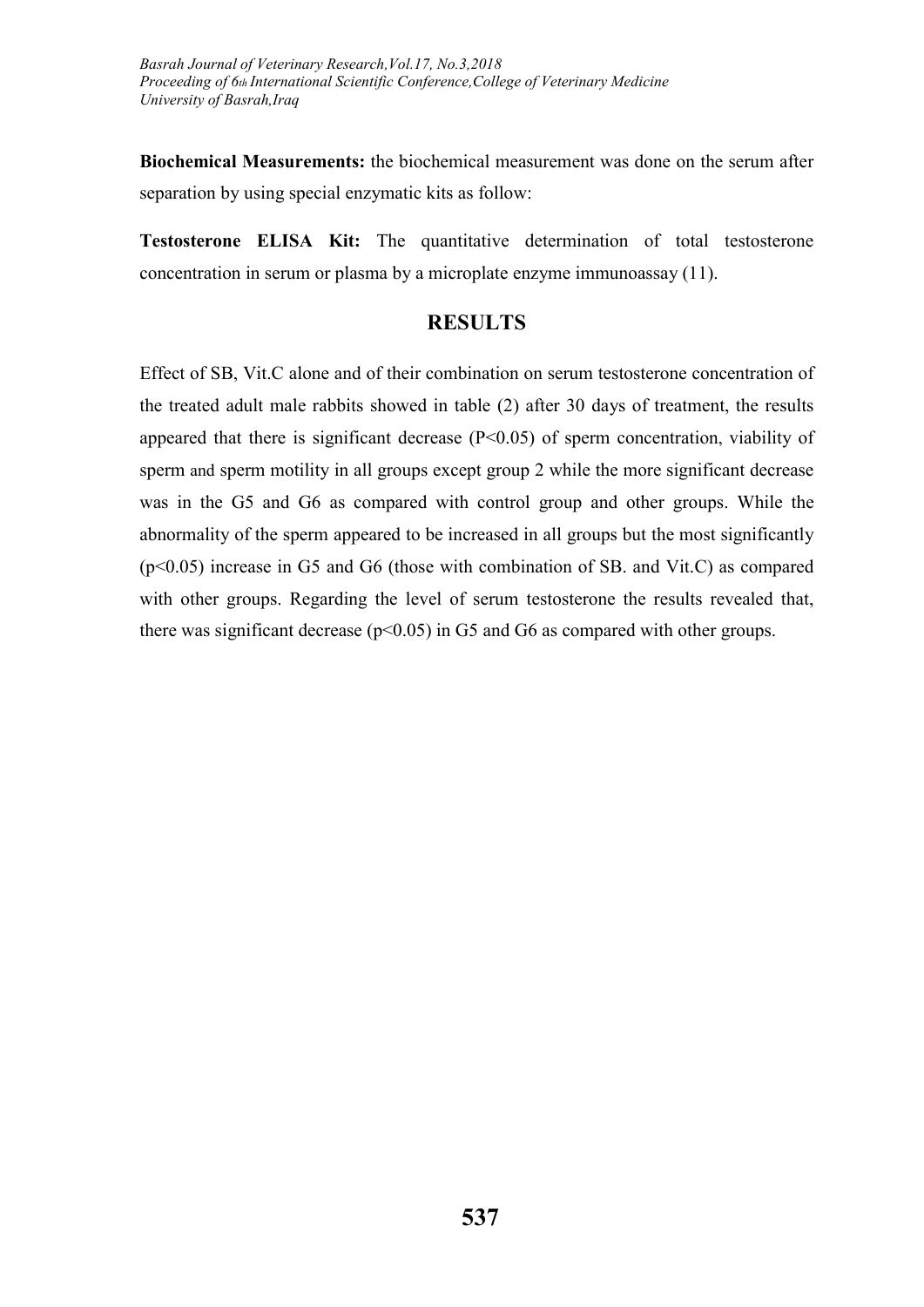# **Table (2): Effect of SB, Vit.C alone and their combination on testosterone hormone and epididymal sperm characteristics in adult male rabbits:**

| $\Box$ parameters<br><b>Groups</b><br>$(n=6)$ | <b>Sperm</b><br>Concentration<br>$(\times 10^6$ / ml) | <b>Sperm</b><br>motility<br>(%) | <b>Viability</b><br>(%)       | <b>Abnormality</b><br>(%)     | <b>Testosterone</b><br>ng/ml |
|-----------------------------------------------|-------------------------------------------------------|---------------------------------|-------------------------------|-------------------------------|------------------------------|
| G1                                            | 84.00 $\pm$ 4.42 $^{\rm B}$                           | $88.66 \pm 2.0^{\rm A}$         | $89.83 \pm 2.40^{\text{A}}$   | $11.66 \pm 1.63$ <sup>f</sup> | $9.31 \pm 0.34$ <sup>A</sup> |
| G <sub>2</sub>                                | $97.83 \pm 1.94$ <sup>A</sup>                         | 81.00 $\pm$ 2.52 $^{\rm B}$     | 83.00 $\pm$ 2.82 <sup>B</sup> | $15.33 \pm 1.36^{\mathrm{E}}$ | $8.51 \pm 0.46^B$            |
| G3                                            | 63.50 $\pm$ 3.39 <sup>C</sup>                         | $63.16 \pm 2.92$ <sup>c</sup>   | $61.16 \pm 1.16^{\circ}$      | $25.50 \pm 2.66$ <sup>D</sup> | $8.06 \pm 0.43$ <sup>B</sup> |
| G <sub>4</sub>                                | 54.50 $\pm$ 3.27 $^{\rm D}$                           | 59.33 $\pm$ 2.16 <sup>D</sup>   | 58.33 $\pm$ 1.36 <sup>D</sup> | $29.33 \pm 1.96$ <sup>c</sup> | $7.22 \pm 0.15$ <sup>C</sup> |
| G5                                            | $30.33 \pm 4.27$ <sup>E</sup>                         | $28.83 \pm 2.78$ <sup>E</sup>   | $27.50 \pm 2.42$ <sup>E</sup> | $42.83 \pm 1.94$ <sup>B</sup> | $6.49 \pm 0.48$ <sup>D</sup> |
| G <sub>6</sub>                                | $28.66 \pm 2.58$ <sup>E</sup>                         | $21.66 \pm 2.16$ <sup>F</sup>   | $19.83 \pm 1.60$ <sup>F</sup> | 56.56 $\pm$ 3.16 <sup>A</sup> | $4.88 \pm 0.64$ E            |
| <b>LSD</b>                                    | 6.61                                                  | 7.16                            | 2.83                          | 3.66                          | 0.733                        |

Values expressed in capital letters mean significant differences at (p< 0.05) levels (M±SD).

#### **Histological examination:**

 The figure (1) of testes of normal control group (1) showed normal seminiferous tubules with normal spermatogenesis. In figure (2) testes of group 2 showed normal architecture of seminiferous tubules. While in figure (3) the testes of group 3 (60 mg SB) showed moderate vacuolation (V) of seminiferous tubules with complete suppression of spermatogenesis. Figure (4) histological section of testes in group 4 rabbits (120 mg SB)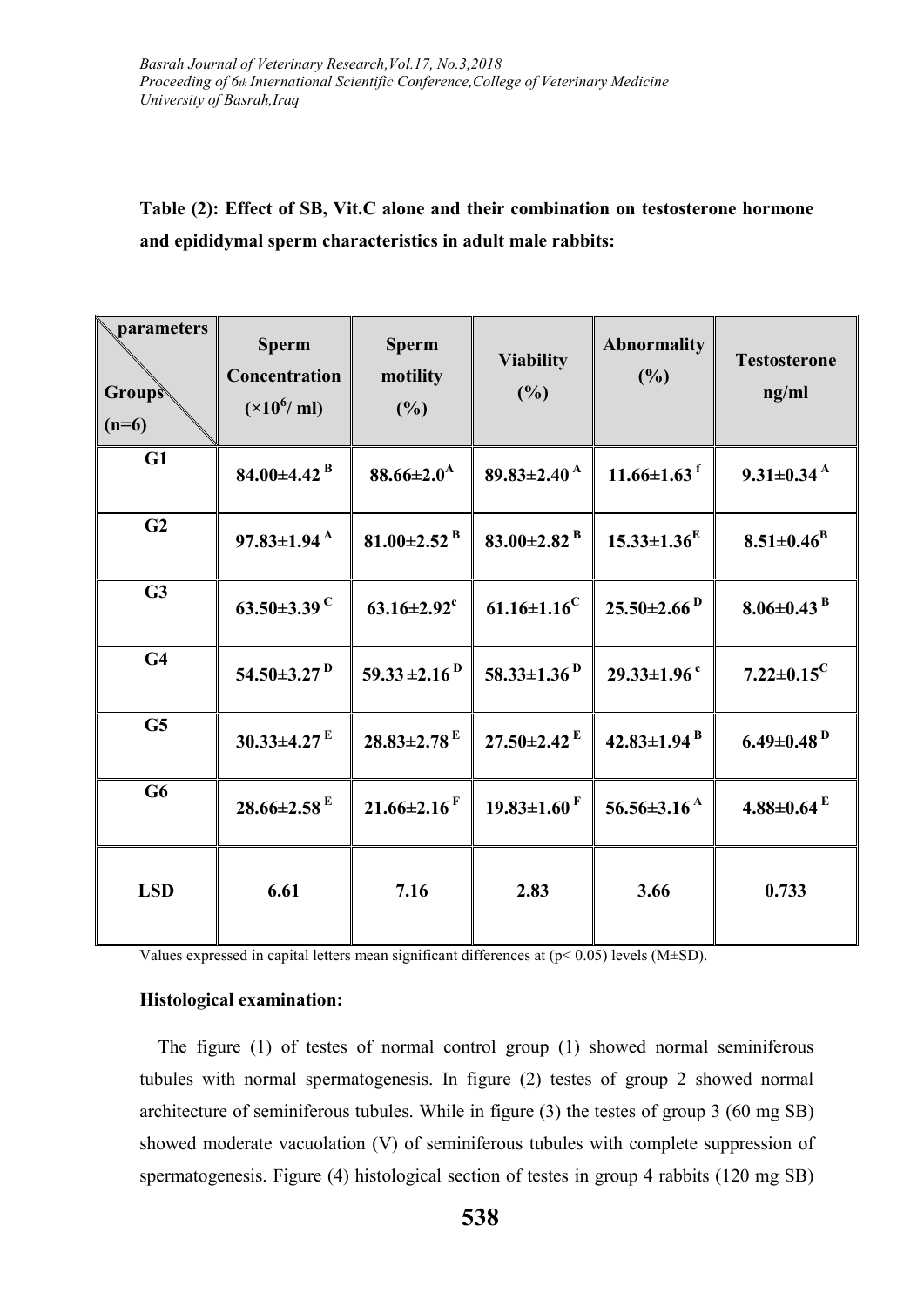*Basrah Journal of Veterinary Research,Vol.17, No.3,2018 Proceeding of 6th International Scientific Conference,College of Veterinary Medicine University of Basrah,Iraq*

showed severe vacuolation of seminiferous tubules with complete suppression of spermatogenesis, while in figure (5) the testes of group 5 (60mg SB+Vit.C) showed marked vacuolation of seminiferous tubules with arresting of spermatogenesis lastly in the histological section of testes in group 6 (120mg SB +Vit.C) showed moderate vacuolation of spermatogenesis with suppression of the spermatogenesis.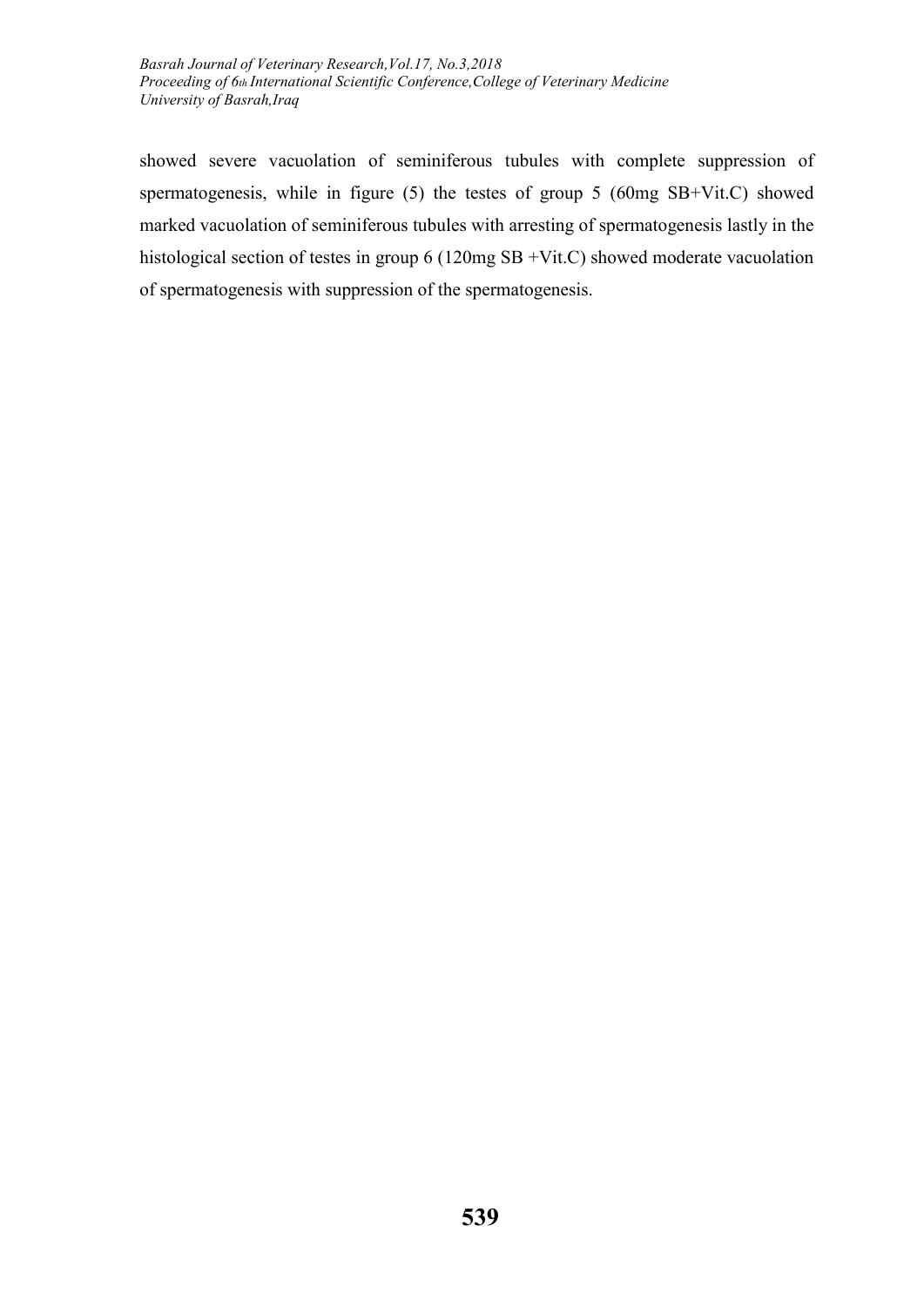*Basrah Journal of Veterinary Research,Vol.17, No.3,2018 Proceeding of 6th International Scientific Conference,College of Veterinary Medicine University of Basrah,Iraq*



Fig.(1) Histological section of testes of group1 (Control group) showed normal architecture of seminiferous tubules (H&E stain 400X).



Fig. (2) Histological section of testes of  $(Vit.C)$ showed normal group  $\overline{a}$ architecture of seminiferous tubules. (H&E stain 400X).



Fig. (3) Histological section of testes of group 3 (60 mg SB) showed moderate vacuolation of seminiferous tubules ( -> ) also there's complete suppression of sperm atogenesis  $\leftrightarrow$ ) (H&E stain 400X).



Fig. (49) Histological section in testes group 5 (60mg SB+Vit.C) showed marked vacuolation of seminiferous tubules (V), with arresting of spermatogenesis (<> > (H&E stain 400X). **540**



Fig. (4) Histological section of testes of group 4 (120 mg SB) showed sever vacuolation of seminiferous tubules (V) with complete suppression of spermatogenesis(<>>
(H&E stain 400X)



Fig (6) Histological section of testes of group 6 (120mg SB +V it.C) showed moderate vacuolation of spermatogenesis (V) also there's suppression of spermatogenesis (>>) (H&E stain 400X).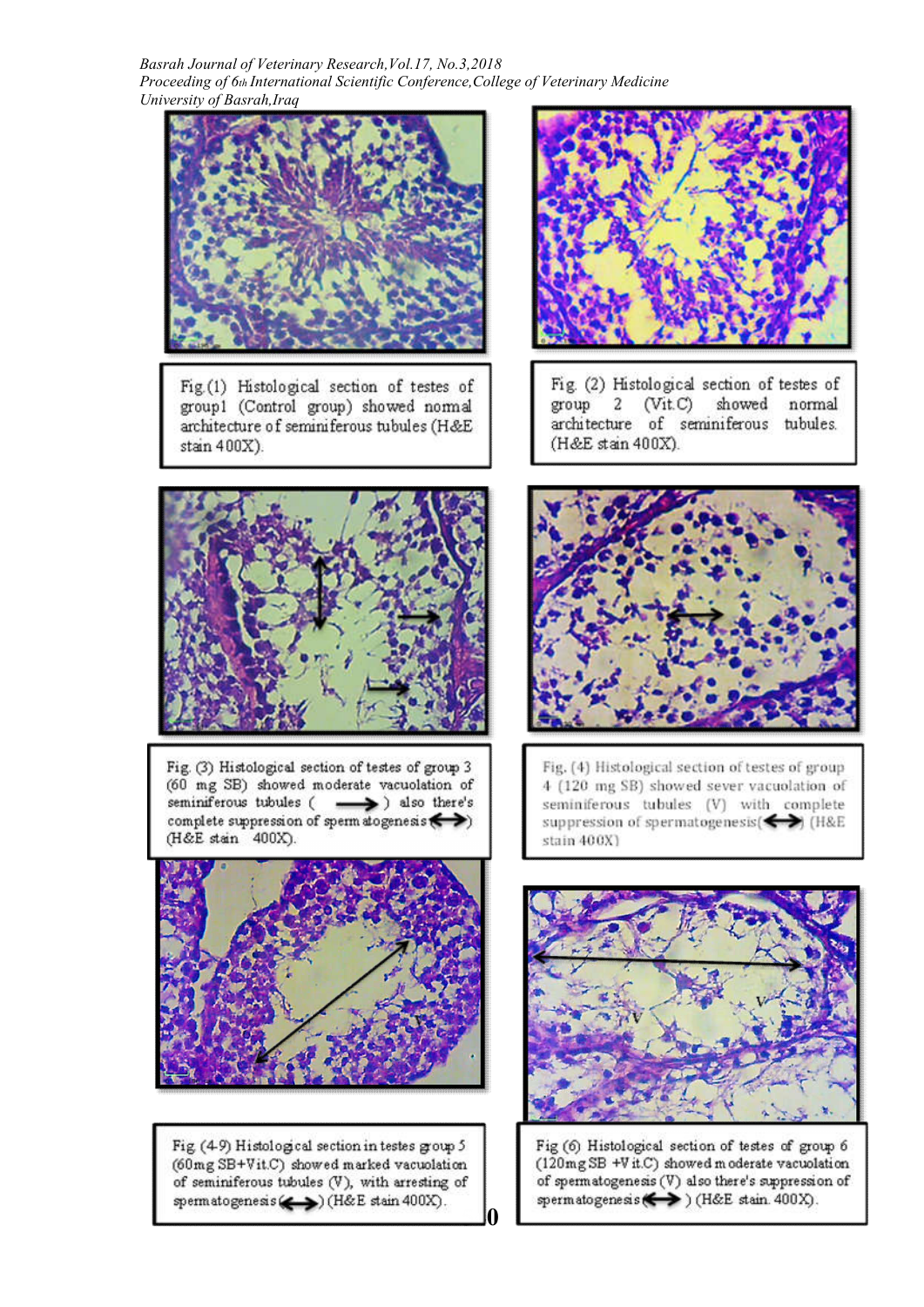#### **DISCUSSION**

Effect of SB and Vit.C alone and their combination on epididymal sperm characteristics and testosterone hormone, after 30 day of treatment, the result showed that significant decrease in all groups expect groups 1 and 2 while the more significant decrease in group 5 and 6 as compared the control group and the other groups. These results may be due to the adverse effect of combination of SB with Vit.C, these combination form benzene, benzene can be form when benzoate is decarboxylated in the presence of ascorbic acid and transition metals such as  $Cu +2$  and Fe  $+3$  and can be accelerated by light and heat (12). Dieter *et al.* (13) showed that benzene has further toxic effects after its metabolism in the liver by the cytochrome p450 E1 enzyme system.

These result are in agreement with 14. Ashamnu *et al.* (14) who found that Vit.C treatment of lead acetate intoxicated male mice resulted in significant improvement in sperm count and sperm abnormality compared with lead acetate group but still significantly lower than those of control. Similarly showed that swimming stress causes significant reduction in sperm count, sperm motility and sperm viability while administration of Vit.C in doses of 200 mg\kg can causes elevation of above parameter in a dose dependent manner compared with stress group but still significantly lower compared with control (15).

The reduction of sperm count and elevation in sperm abnormalities in animal stranded with pesticides (causes stress oxidation) so the reduction sperm count may be due to the interaction of ROS with sperm cell membrane the improvement of those parameter in Vit.C treated group be occurred due to the antioxidant effect of Vit.C which and neutralize the free radicals that generated from the oxidation stress. The histological section of testes in present study revealed histopathological changes in testes in groups treated with combination SB+Vit.C which showed marked vacuolation of seminiferous tubules (V), with arresting of spermatogenesis. These results agreed with previous studies have shown that administration of SB could altered the histological architecture of testis which appeared disruption of spermatogenic process and seminiferous tubules (16; 17).

Kehinde *et al*. (17) reported that the histological section of testes of group given SB and Vit.C appeared alter in sperm quality and function, the histological section of testes in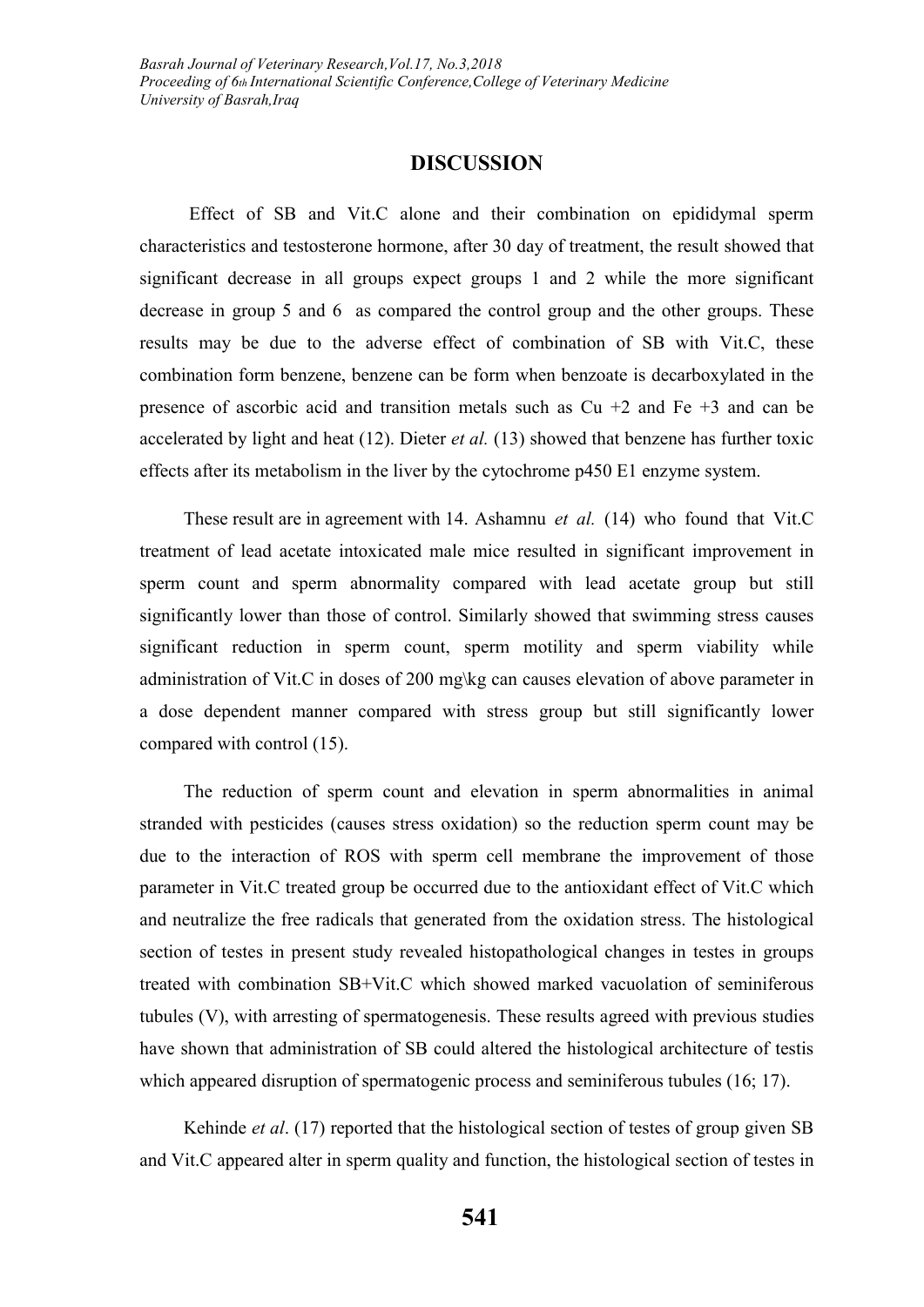group treated with SB showed distorted spermatogenic cells and seminiferous tubules, deleterious basement membrane with lumen vacuolation while the group treated with combination of SB and Vit.C appeared disrupted of basement membrane, hyperplasia of Sertoli cells, deleterious lumen, degeneration of interstilium and disruption of spermatogenic cells while in group treated with Vit.C only showed normal testicular tissues with hyperplasia of Sertoli cells.

### **REFERENCES**

- 1. **Jay, J.M.; loessner, M.J. and Golden, D.A. (2005).** Modern food microbiology. 7<sup>th</sup> ed., *New York, Springer Sci*.; Pp.: 303-305.
- 2. **Makwana, S.; Choudhary, R.; Dogra, N.; Kohli, P. and Haddock, J. (2014).** Nano encapsulation and immobilization of cinnamaldehyde for developing antimicrobial food packaging material. LWT-Food Sci. Technol.; 57(2):470–6.
- 3. **Kubota, K. and Ishizaki, T. (1991).** Dose dependent pharmacokinetics of benzoic acid following oral administration of sodium benzoate to human. Eur. J. and clin. Pharm.; 41:363-368.
- 4. **Quadros, L.; Brandao, I. and Longhi, R. (2016)**. Ascorbic acid and performance: A review. *Vitam. Miner*.; 5(1): 136-140.
- 5. **Li, S.; Tan, H.; Wang, N.; Zhang, Z.; Lao, L.; Wong, C. and Feng, Y. (2015).** The Role of Oxidative Stress and Antioxidants in Liver Diseases. Int J Mol Sci.; 16(11): 26087–26124.
- 6. **Pacier, C. and Martirosyan, D.M. (2015).** Vitamin C: optimal dosages, supplementation and use in disease prevention. Funct. Foods in Heal. and Dis.; 5(3): 89-107
- 7. **Ibekwe, S.E.; Uwakwe, A.A. and Monnv, M.O. (2007).** Effect oral intake of sodium benzoate on some hematological parameter of Wister albino rats. Sci. Res. Essays.; 2:006-009.
- 8. **Robb, G.; Amann, R. and Killian, G. (1978).** Daily sperm production and epididymal reserves of pubertal and adult rats. J. Reprod. Fertil.; 54:103-107.